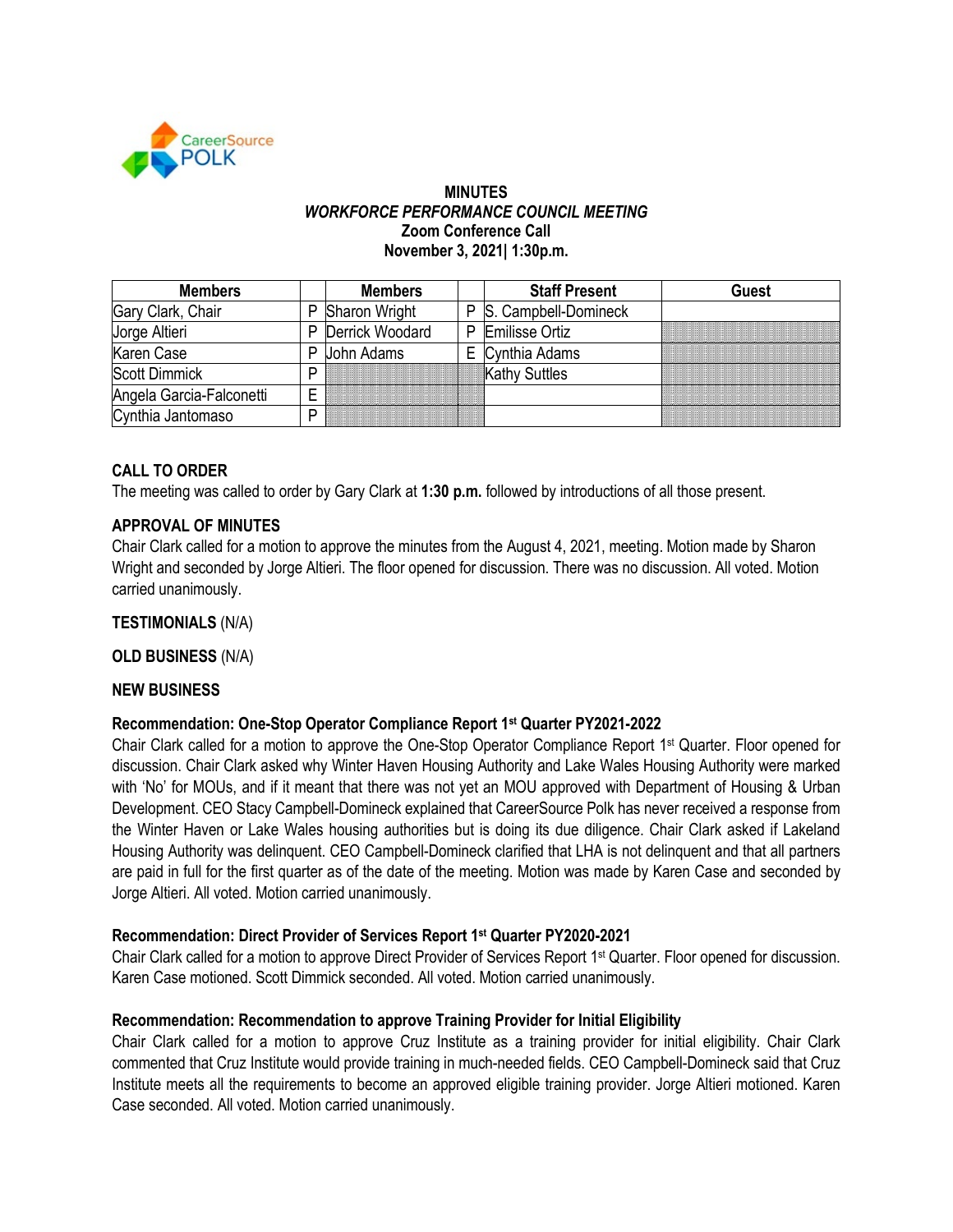### **Report: ITA Provider Expenditure Analysis 1st Quarter PY2020-2021**

Chair Clark directed the Committee to the ITA Provider Expenditure Analysis for the first quarter. CEO Stacy Campbell-Domineck presented. No further discussion.

### **Report: Business Services Report 1st Quarter PY2020-2021**

Chair Clark directed the Committee to the Business Services Report for the first quarter. Kathy Suttles presented. She commented on the unusually high number of job orders, which shows higher employer need. She also noted that the September roundtable had 43% attendance rate. She explained that there was a REACT situation, in which a company gives a WARN notice that it will lay off its employees and CareerSource Polk talks to the staff about how to apply for WT, RA, SNAP and its other services; this situation then turned into a TAA situation, where the jobs have been outsourced overseas, and the DEO team took over. Chair Clark asked if CSP had seen an increase in jobs being outsourced overseas. Kathy Suttles that there had been three instances since last March. The third instance was the Stryker plant in Lakeland which will eventually be shut down. Suttles stated that CareerSource Polk is currently working to help those employees. Chair Clark asked if more than 28 employees had been affected. Kathy Suttles clarified that all 500 employees from the Stryker plant in Lakeland will eventually be laid off in stages. Suttles mentioned that CareerSource Polk's upcoming job fair has 108 employers currently registered. Chair Clark emphasized the importance of promoting the job fair and that he himself had been asked about job fairs from employers looking to hire. No further discussion or questions.

### **Report: CareerSource Polk Performance Report Card**

Chair Clark directed the Committee to the CareerSource Polk Performance Report Card. Chair asked CEO Campbell-Domineck for comments. She commented that CSP is not yet meeting threshold for entered employment for 2021- 2022 in the first quarter, which is not unusual. CEO Stacy Campbell-Domineck also commented on how the job fair registration for employers is at maximum capacity due to increased need to hire and that CSP is now focusing on getting job seekers to the fair through various outreach strategies. No further discussion.

### **Report: CareerSource Polk Customer Traffic/Services Report 1st Quarter PY2020-2021**

Chair Clark directed the Committee to the CareerSource Polk Customer Traffic/Services Report 1st Quarter. Chair Clark asked if rate of customer traffic is down from one year ago. CEO Campbell-Domineck said that customer traffic is up from a year ago. She also stated that customer traffic was high during the pandemic because of customers applying for unemployment assistance. Current customers are more job seekers than only filers of UA. CEO Stacy Campbell-Domineck reviewed the report. No further questions or comments.

### **Report: CareerSource Polk Customer Concerns 1st Quarter PY2020-2021**

Chair Clark directed the Committee to the CareerSource Polk Customer Concerns 1st Quarter.

Chair Clark asked CEO Campbell-Domineck for comments. She said that as the president of FWDA, she speaks to the state on behalf of issues affecting the workforce development system. She explained that the Connect and ID.me systems had caused many unhappy customers, resulting in threats and violence against employees. CEO Campbell-Domineck also shared a story about husband and wife who were both at a career center applying for unemployment assistance, and one of the customers hit the car of employee. Customers have a high level of frustration when they are required to come to the career centers for UA. Helping customers with UA is also not CSP's main priority. The state has agreed to pay for cameras and security for centers because of several instance with frustrated customers. CareerSource Polk's goal is to get back to the business of putting people into jobs. Floor opened for discussion. Chair Clark shared that there were two complaints that were resolved. There was no further discussion.